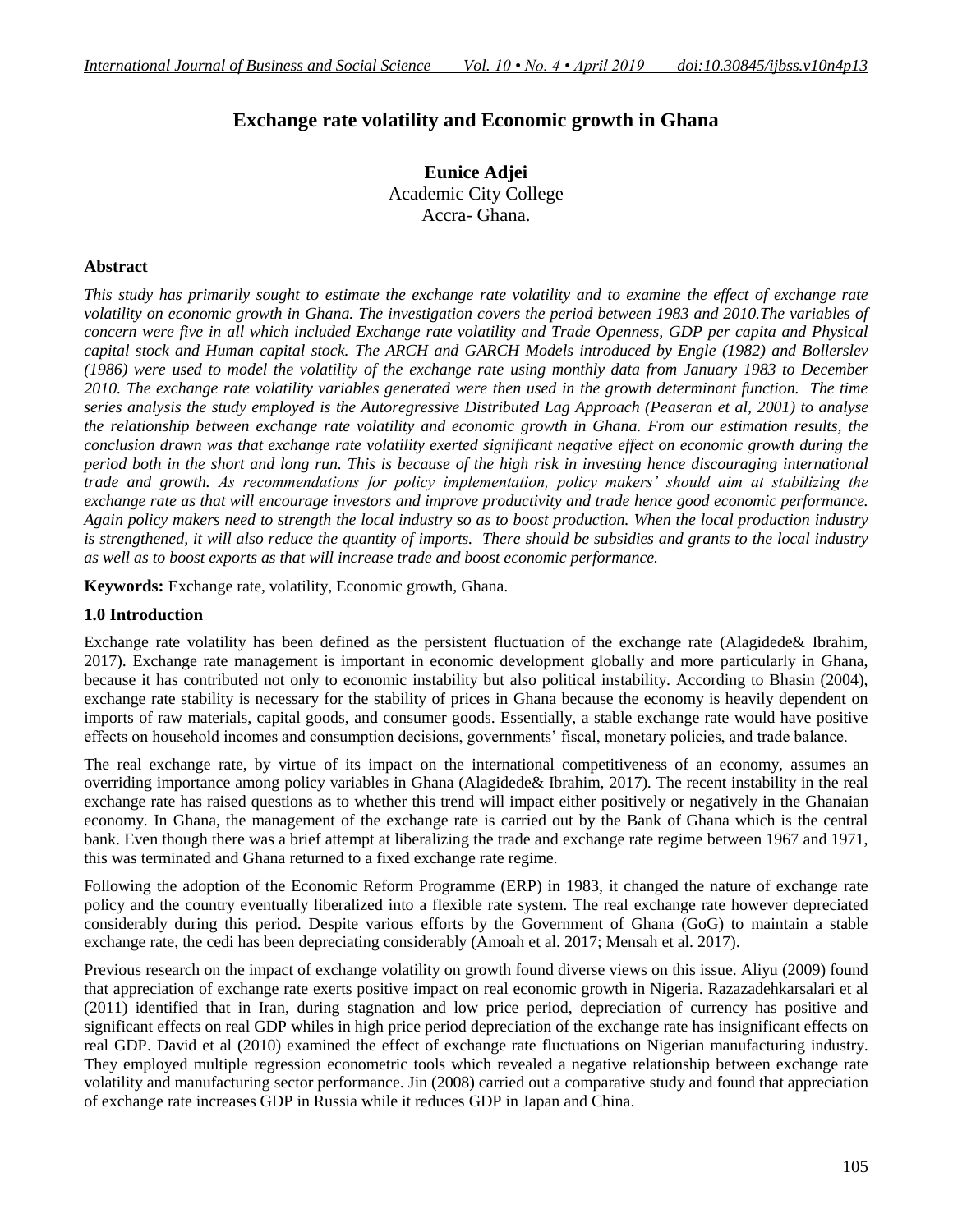Abeysinghe& Yeok (1998) suggested that exchange rate deprecation stimulates exports and restrain imports, while exchange rate appreciation reduce exports and encourage imports. Aizenman (1992) and Goldberg (1993) found that increase in exchange rate volatility is associated with reductions in the level of investment. Coleman &Agyire- Tetteh (2008) argue that fluctuations, whether positive or negative, are undesirable as they have the tendency of increasing risk and uncertainty in international transactions, thereby discouraging trade and investment flow. The review of literature shows the absence of studies linking exchange rate volatility to economic growth in Ghana. The closest study by Alagidede& Ibrahim (2017) looked at the causes and effect of exchange rate volatility in Ghana. This means that research gap exists in terms of the effect of exchange rate volatility and its influence on economic growth in Ghana

Furthermore, from the above discussion, it can be inferred that the relationship between exchange rate volatility and economic growth is far from being conclusive in the literature. Furthermore, exchange rate volatility can be reduced by hedging against risk and uncertainty in international transactions, through the use of futures or forward contracts. Unfortunately, such a futures or forward market is virtually non-existent in the Sub-Saharan region in general and Ghana in particular, thereby reducing the possibility of hedging against the volatile nature of the exchange rate.

The thrust of this study is to examine the effect of real exchange rate volatility on economic growth, with evidence from Ghana. This has become necessary as Ghana seeks to grow the economy by attracting more investors in the light of rising fluctuation of the Ghanaian cedi against major currencies around the world. The fluctuation and instability in the cedi has been more profound with the inception of the liberalization of the exchange rate. This paper also attempts to fill a gap, as no study has attempted to analyze the relationship between the volatility of the Ghanaian cedi and its effect on the growth of the economy. The study makes significant contributions to literature and policy debate in Ghana. Studying the relationships between economic growth and the real exchange rate is especially important for Ghana, since the real exchange rate can be used as a strategy or policy tool in Ghana's bid to reduce poverty within the context of export-led growth.

As a key relative price in the economy, the real exchange rate may not only alter the country's external balance but also other more socially sensitive variables such as income distribution, poverty, and employment. A better understanding of whether exchange rate volatility boosts or hinders economic growth would certainly have useful implications for the exchange rate, fiscal, and monetary policies. The study is among few studies in developing countries and Africa that have examined the impact of exchange rate volatility on economic growth. The study therefore adds to the scanty literature on the subject matter especially in Africa and Ghana.

## *2.0 Literature Review*

## **2.1 Ghana's Exchange Rate Policy: ERP Era (1983-1990)**

The economic trajectory outlined above suggests the necessity of a major change in policy if the sharp decline of the economy in 1970s and early 1980s was to be arrested. In the words of National Programme for Economic Development (July, 1987), a policy change was necessary for the "arrest and reversal of over a decade of precipitous decline in the production in all sectors of the community (and) rationalization of the exchange rate in order to stimulate exports and make the scarcity of foreign exchange a factor in official pricing'.

In response to these difficulties, the military government, Provisional National Defence Council (PNDC), headed by Jerry John Rawlings accepted stringent International Monetary Fund and World Bank loan conditions, which included fiscal stringency, devaluation of the currency and liberalization of the financial market under the Economic Recovery programme (ERP). The programme was launched in April 1983 with the main objectives of removing price and trade controls and liberalizing the exchange rate. The four basic objectives of the reforms of the foreign exchange regime include:

- 1.Realigning the official exchange rate;
- 2.Absorbing the parallel market into the official market;
- 3.Achieving a convergence of official and parallel exchange rates;
- 4.Allowing the forces of demand and supply to determine foreign exchange rate and to allocate foreign exchange (Dordunoo, 1994).

With the launching of the economic reform programme, six different phases of the exchange rate reform were implemented, which include:

- Multiple exchange rate system
- Dual-Window system;
- Unified auction system;
- Foreign exchange bureaus system;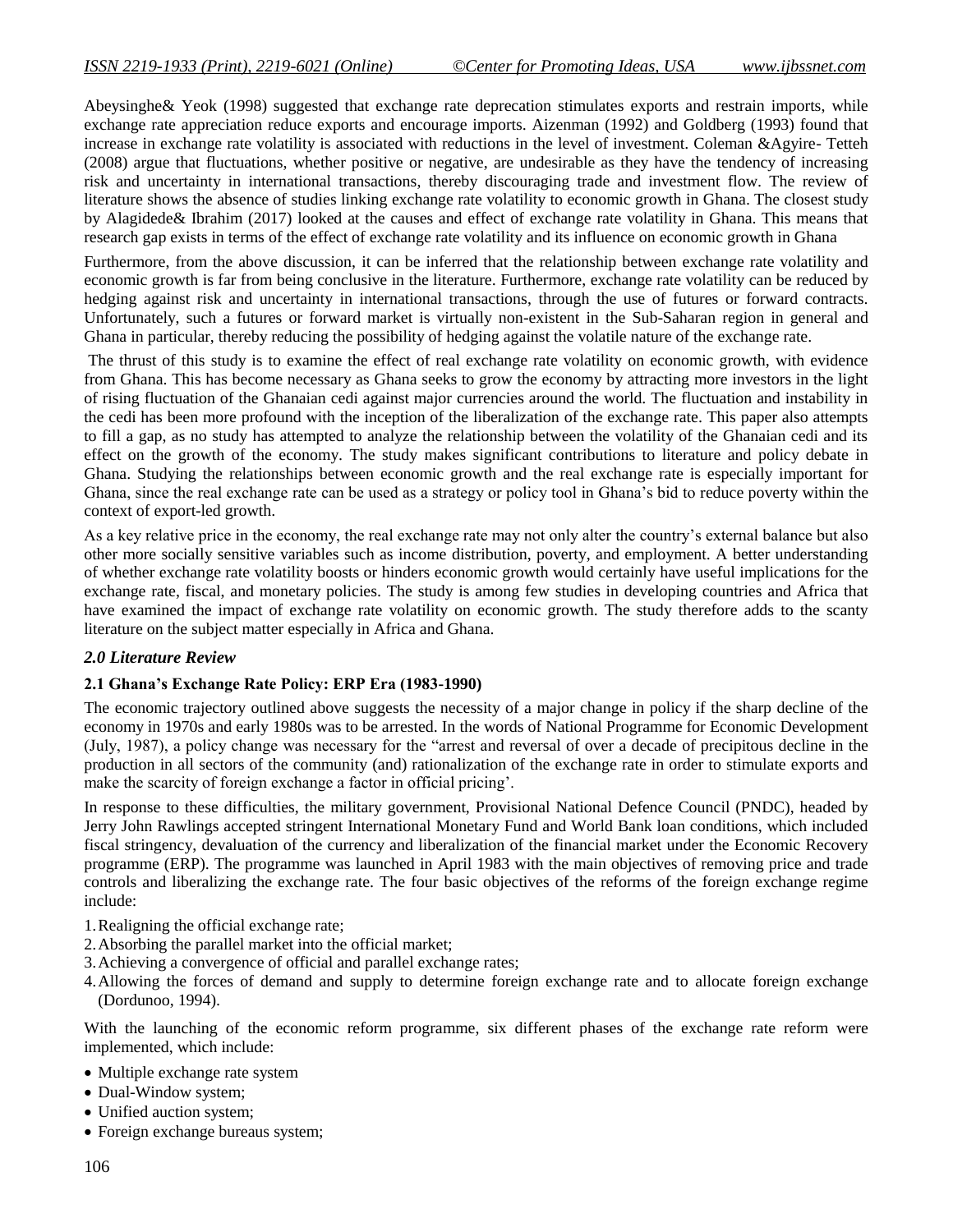- Wholesale Dutch auction system;
- Inter-bank market system.

## **2.2 Ghana's Exchange Rate Policy: Floating Exchange Rate Regime (1990 – to 2010)**

The exchange rate regime actually started in 1990 with the introduction of inter-bank market transactions and wholesale auction system. However, it is only the inter-bank market that has operated in the foreign exchange transactions since 1992 and continued to present, when wholesale auction system was abolished in April, 1992. This regime was characterized by a flexible exchange rate regime in the form of managed floating in which the exchange rate was determined by demand and supply factors. Under this regime, the management of the exchange rate took place directly in the inter-bank market, with Bank of Ghana's intervention in the foreign exchange market aiming only to smooth short-term exchange rate fluctuations through the supply of foreign exchange to the banks, without any preannounced path or target for the exchange rate. Since major foreign exchange transactions took place at the inter-bank level, the official exchange rate is first determined by the official exchange rate to cater for the needs of travellers and traders who trade with the neighboring countries. The flexible exchange rate policy adopted in 1992 resulted in large exchange rate depreciation until 2001, when prudent fiscal and monetary policies were embarked upon to arrest the high depreciation and volatile nominal and real exchange rate. The real exchange rate depreciation, however, helped improve Ghana's external competitiveness and strengthened the incentives for export growth (Asenso-Okyere& Yahaya, 1993).

#### **2.3 Empirical Literature on Exchange Rate Volatility and Economic Growth**

It is a general believe that appreciation of currency expands imports and reduce export while depreciation increase cost of importation thereby discouraging import and encouraging export. However, theoretical and empirical evidence on the effect of exchange rate volatility on economic performance has produced mixed pattern of results providing positive and negative effects.

Empirical studies are concentrated most of the time on the selection of exchange rate systems i.e. fixed or flexible. Studies demonstrate a discrepancy in terms of their findings regarding the impacts of exchange rate volatility on indicators of real economy. Differences in studies take place because of differences in types of exchange rates, the time of analysis, the place of analysis, and the methodology used for analysis.

The main intuition behind the difference in findings is that the increase in exchange rate volatility leads to uncertainty, which might have different impacts for different countries on both domestic and foreign investment decisions, trade, and other sources of economic growth. The studies have explored various channels through which exchange rate volatility linked (positively/negatively) with real economy.

Kormendi & Meguire (1985) and Grier & Tullock (1989) are among the first who explore the relationship between volatility and growth empirically. Both reported positive impact of standard deviation of GDP growth on its mean. Nevertheless, Ahmed (2009), being one of the last in literature so far investigated impact of exchange rate volatility on growth using quarterly data for Bangladesh trade with North America, Western Europe, Eastern Europe, SAARC, ASEAN, and Asia- Pacific regions. The study points out that the volatility of exchange rate has a negative and significant effect in the long run as well as in the short run. On the other hand, Ghosh et al. (2003) find weak evidence that exchange rate affects growth in a positive or negative way.

In literature, Hooper & Kohlhagen (1978) are among the first ones who analyzed systematically the effects of exchange rate volatility on trade. In this study, exchange rate risk is measured by standard error of nominal exchange rate fluctuations. Any significant link could not be established by them, and inconsistent results regarding the impact of exchange rate volatility on international trade are being observed.

Frankel & Rose (2002) using data for more than 200 countries suggest that belonging to a currency union triples trade with other currency union members. They also report that every one percent increase in a country's overall trade relative to GDP raises income per capita by at least one third of the percent. The hypothesis that the volatility of exchange rate decreases the volume of international trade is supported by Akhtar & Hilton (1984), Kenen & Rodrick (1986), Thursby & Thursby (1987), De Grauwe (1988), Koray& Lastrapes (1989) and Arize (1995). Hooper & Kohlhagen (1978), Gotur (1985), Asseery and Peel (1991) and Bacchetta & Wincoop (2000) reported no impact of the exchange rate volatility on trade.

Empirical evidence carried out on the negative effect of exchange rate volatility on trade (and thereby Growth) in small open developing economies has remained mixed (European Commission, 1990; IMF 1984). Arize (1998) concluded that there is a negative effect of exchange rate volatility on imports as well as exports and this effect is significant in the long and short run.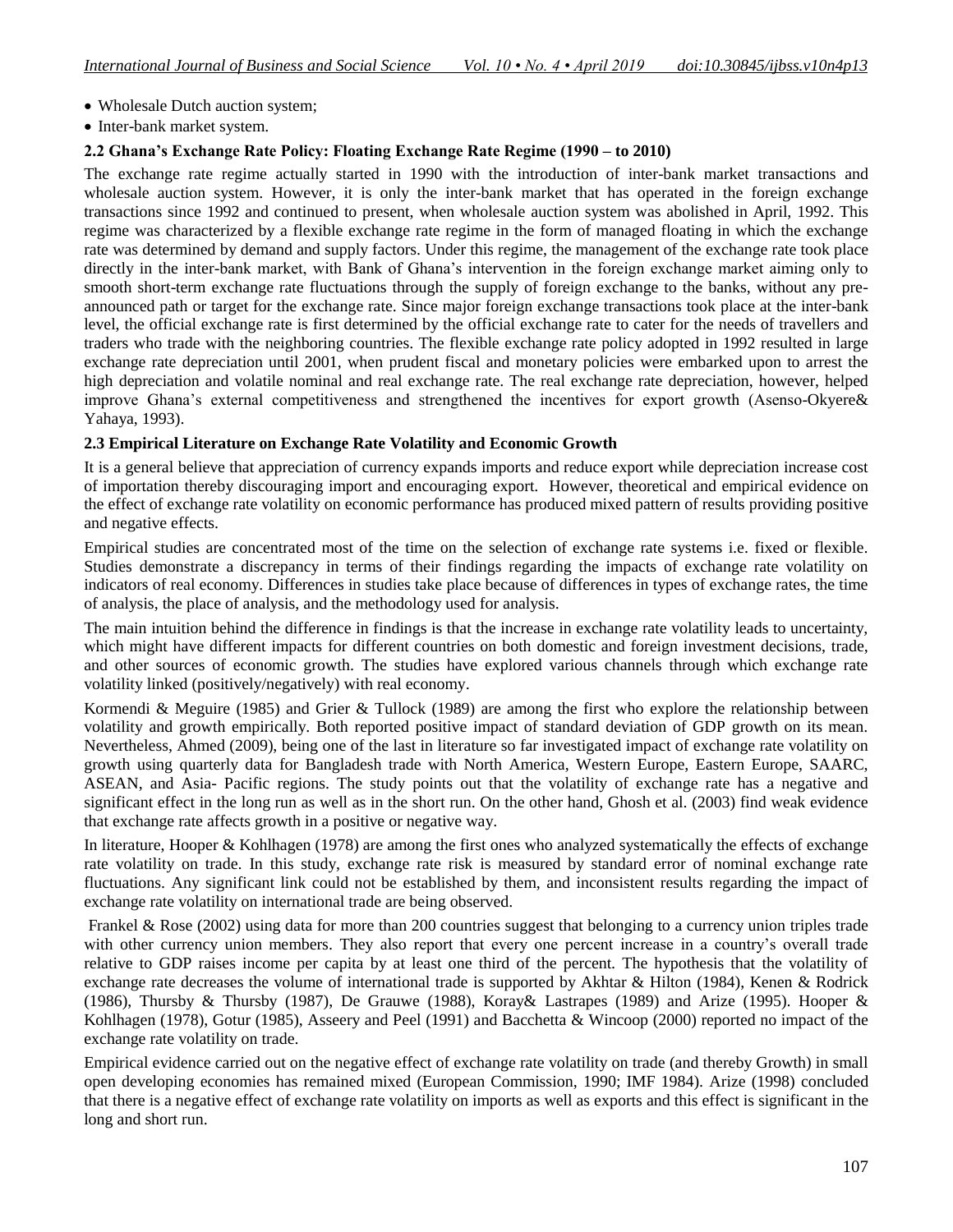The idea of risk transfer from highly volatile investment to less risky ones by risk adverse investors led many researchers to suggest that there exists a negative effect of exchange rate volatility on volume of trade because of increase in this risk level (De Grauwe, 1988).

Akhtar and Hilton (1984), Kenen& Rodrik (1986), Obstfeld& Rogoff (1998), Persson& Svensson (1989), have created adverse influence of exchange rate uncertainty on imports and exports. Obstfeld& Rogoff (1998) stated that exchange rate flexibility generates significant problems for both exporters and importers. Risk adverse investors invest in export so as to have less worry about the changes in exchange rate and prevent sudden loss of revenue (Mahmood and Ali, 2011).

Barkoulas et al (2002) examined the impact of exchange rate fluctuation on the volume and variability of trade flows. They concluded that, exchange rate volatility discourages expansion of the volume of trade thereby reducing its benefits. Eichengreen & Leblang (2003) carried out their research in 12 countries over a period of 120 years and found strong inverse relationship between exchange rate stability and growth. They concluded that the results of such estimations strongly depend on the time period and the sample.

Schnabl (2008) also identified robust evidence through panel estimation that exchange rate stability is associated with more growth in the European Monetary Unit (EMU) periphery. The evidence, according to him, is strong for Emerging Europe which has moved to more stable environment. Giovanni (2005) suggested empirically the impact of trade cost on real exchange rate volatility. Glauco & Abott (2004) investigated that exchange rate uncertainty has a significant influence on UK exports to EU countries.

Furthermore, David et al. (2010) examined the effect of exchange rate fluctuations on Nigerian manufacturing industry. They employed multiple regression econometric tools which revealed a negative relationship between exchange rate volatility and manufacturing sector performance. Jin (2008) carried out a comparative study and found that appreciation of exchange rate increases GDP in Russia whiles it reduces GDP in Japan and China.

Razazadehkarsalari, et al. (2011) identified in Iran that during stagnation and low price period, depreciation of currency have positive and significant effects on real GDP while depreciation has insignificant effects on real GDP in high price period. Aliyu (2011) found that appreciation of exchange rate exert positive impact on real economic growth in Nigeria.

Doganlar (2002) analyzed empirically the impact of exchange rate instability on the export of five Asian countries including Pakistan, Turkey, South Korea, Malaysia and Indonesia. The results indicate that there is a long run relationship exists between real exports, foreign activity, relative prices and exchange rate volatility. Zhang (2000) says that inflation occurs in the end due to devaluation of the currency. Esquivel et al. (2002) described exchange rate volatility has certainly played a role in reducing exports in developing countries.

Virgil (2001) investigated that the long run relationship between Turkey's real exports and its exchange rate instability is negative but statistically significant for Germany, France and the United states. Abeysinghe& Yeok (1998) suggested that exchange rate deprecation stimulates exports and restrain imports, while exchange rate appreciation would reduce exports and encourage imports.

Brada & Mendez (1988) tested whether flexible exchange rates reduce the volume of international trade more than do fixed rates. They assumed that differences between the volumes of trade with two types of partners should reflect systematic differences on commercial policy between fixed and floating regime countries. Brada& Mendez (1988) used gravity model of bilateral trade flows, which premise that bilateral trade between two countries is positively related to their respective incomes and negatively to the distance between them. They used bilateral trade flows among thirty developed and developing countries from 1973 to 1977, a period that includes both turbulent and tranquil times of exchange rates volatility. The result showed that bilateral trade flows among countries with the floating exchange rates are higher than those among countries with fixed rates. Inevitably, exchange rate uncertainty does lower the volume of trade among countries regardless of the nature of their exchange rate regimes, its effects are less than the trade – reducing effects of respective commercial policies imposed by fixed exchange rate countries.

Bahmani-Oskooee & Kovyryalova (2008) investigated the impact of exchange rate uncertainty on trade flows. Rather than using aggregate import and export data between one country and the rest of the world or between one country and her major trading partners they concentrate on 177 commodities traded between the United States (US) and the United Kingdom (UK) and employed cointegration and error-correction techniques to analyze the data covering 1971-2003. The results revealed that the volatility of the real bilateral dollar-pound rate has a short-run significant effect on imports of 109 and exports of 99 industries. In most cases, such effects are adverse.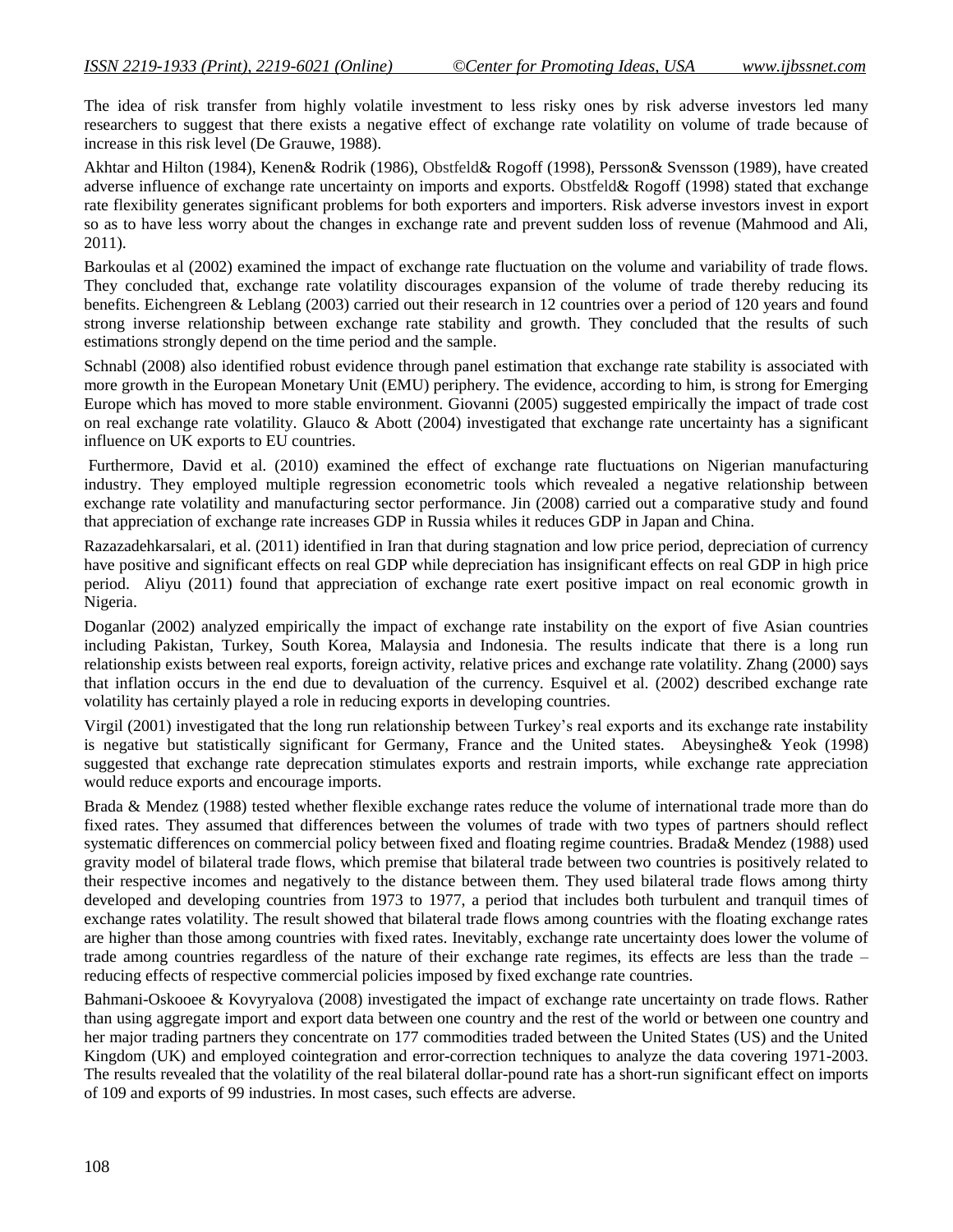They also found that the number of significant cases is somewhat reduced in the long run with imports of 62 and exports of 86 industries which are significantly affected by the exchange rate volatility. They concluded that in most cases the effect is negative supporting the opponents of floating rates.

Similar study by Bahmani-Oskooee & Wang (2008) determine whether a country's comparative advantage commodities are adversely affected by exchange rate volatility, they decomposed bilateral exports and imports between two countries into industry level data and concentrate on one of the major trading partners of Australia i.e. the US, and employ data from 107 industries that engage in trade between the two countries. They equally employ methodology that distinguishes the short run effects from the long-run effects i.e. bounds testing approach to cointegration and errorcorrection modeling. The empirical results show that exchange rate uncertainty has short-run effects on imports and exports of majority of the industries for which data was available (60% of the cases).

However, the short run effects last into the long run only in the limited number of industries, though number of US importing industries affected in the long run were found to be almost twice as many as US exports by industries. Alternatively, exchange rate uncertainty affects Australian exports to the US more than it affects her imports.

In contrast to the studies that reveal negative relation between exchange rate volatility and trade flows, Koray& Lastrapes (1989) produced contrary result, their study focus on the relationship between the real exchange rate volatility and bilateral imports of the united states(US) from the United Kingdom(UK), Germany, France, Japan and Canada .They constructed a vector autoregressive (VAR) model and estimated for each bilateral case using monthly data from 1959 to 1989.Overall the evidence from the general time series model for the countries suggests a weak relationship between US bilateral trade flows and a measure of exchange rate variability.

Furthermore, two results emerge from the empirical investigation by Lee (1999). First neither price nor volume is significantly affected by the volatility of the exchange rate. The effect on prices is hardly significant. The conventional negative effect of the volatility on volumes vanishes when relative prices are included in the regression.

Secondly, the volatility of the exchange rate depresses import prices of durables more strongly than those of nondurable. The difference is statistically significant for relative prices but not for volume. This is consistent with the basic hypothesis that the volatility has a negative effect on demand for durable imports. However, Herwartz & Weber (2005) found weak causal links operating from exchange rate uncertainty to trade growth for the 15 industrialized countries.

The empirical literature concerning the effect of ERV on trade flows in Nigeria also delivers mixed results, Ibikunle  $\&$ Isaac (2011) found inverse and statistically insignificant relationship between aggregate trade and ERV. Aliyu (2010) finds stable and long run equilibrium relationship between non-oil exports and the Naira exchange rate. Similarly, in a panel study that comprises some ECOWAS countries including Nigeria, Omisakin et al (2010) found significant relationship between trade flows and ERV for the selected countries.

Another way to analyze the impact of real exchange rate volatility on the real economy is to check its impact on investment. The literature provides evidence that uncertainty decreases investment in the presence of adjustment costs. If the investment projects are irreversible then uncertain environment leads to delay in investment decisions by investors to obtain more information about the real exchange rates. This exerts negatively on economic performance. Campa& Goldberg (1993) report a negative impact of exchange rate volatility on investment.

Similarly, Barlevy (2004) using AK models with concave investment function show that volatility of the exchange rate lowers growth through the volatility of investment. On the other hand, using AK models Mendoza (1994) and Jonesand Wilson (1989) show that high risk will increase growth for individuals having high degree of relative risk aversion. Aizenman (1992) also reported a positive relationship, whereas Campa & Goldberg (1995) find almost no impact between these variables. Aizenman (1992) and Goldberg (1993) found that increase in exchange rate volatility is associated with reductions in the level of investment.

Cushman (1985) analyzed the connection between real exchange rate uncertainty (volatility) and FDI, assuming various relationships between foreign and domestic production. He concluded that in response to exchange rate risk, multinational firms reduce exports to the foreign country but offsets this by increasing foreign capital input and production. Empirical studies on the connection between FDI and uncertainty in the case of developing countries are very few.

## *3.0 Methodology*

## **3.1 Data Source and Description**

This study uses a time series data spanning from 1983-2010 being the period from the introduction of the Economic Reform Programme (ERP) which changed the nature of exchange rate policy in Ghana and eventually liberalized into a flexible exchange rate system.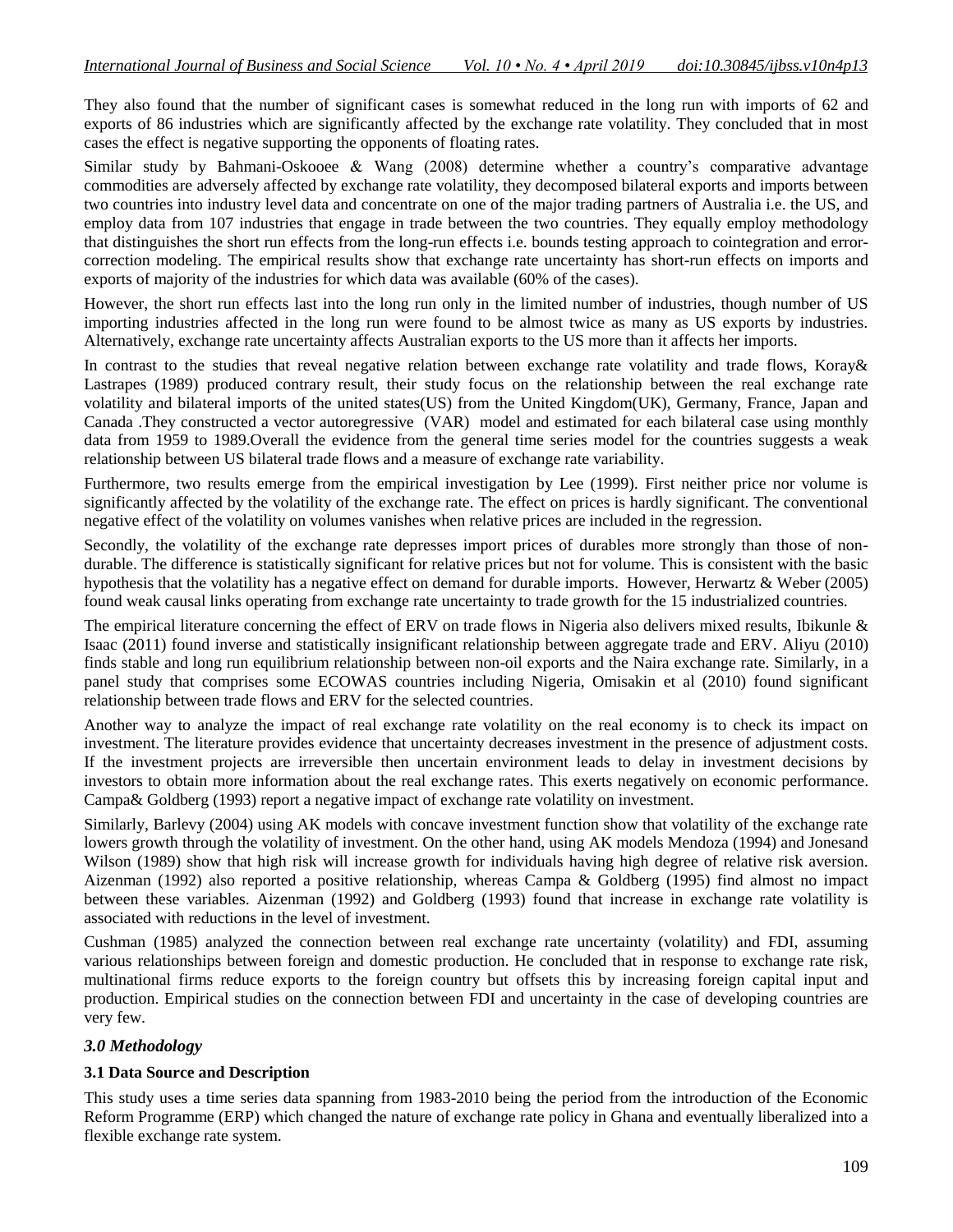Thus for the study period of January 1983 to December 2010, monthly data were used in estimating exchange rate volatility whiles a total of twenty eight (28) annual data values were used in estimating the entire model. All the data are secondary data and the main source of the data for all variables employed was taken from World Bank African Development Indicators and the International Financial Statistics. Most definition for the variables was adapted from the World Bank African Development Indicators. This information will be used to establish the study purpose and research objectives, to describe relevant study concepts and themes. For all variables, yearly data is employed for the simple reason that, most of the data are only available on a yearly basis. All the variables used in this study are of quantitative nature.

## **3.3 Measuring the effect on Exchange rate volatility on Economic Growth**

## **3.3.1 Model Specification**

The model specification follows the general approach to endogenous growth models that rely on firm production function of the form;

# = **……………………………..…. (4)**

Where '*H'* represents the aggregate stock of knowledge; '*K'* stands for capital; and '*L'* for Labour, A represents the level of technology and the subscripts *t* represent time period.

Following Romer (1986), equation (4) suggests that investment in knowledge leads to a natural externality, thus the production of knowledge by one firm is assumed to have positive external effects on other firms. Now relating the production function in equation (4) to aggregate production function that relates Gross Domestic Product (GDP) at time *t* to factors of production leads to equation (5).

$$
Y_t = A_t K_t^{\omega} L_t^{\tau} H_t^{\rho} \dots \dots \dots \dots \dots \dots \dots \dots \dots \dots \dots \dots \dots \dots \dots \dots \dots \tag{5}
$$

Adopting also from Graff et al (2003), I rearrange the production function and divide equation (5) by L, this gives us;

$$
\frac{Y_t}{L} = \frac{A_t K_t^{\omega} L_t^{\tau} H_t^{\rho}}{L}
$$
\n
$$
\gg \frac{Y_t}{L} = A_t * \left(\frac{K_t^{\omega}}{L^{\omega}} * L^{\omega}\right) \frac{L_t^{\tau}}{L} * \left(\frac{H_t^{\rho}}{L^{\rho}} * L^{\rho}\right)
$$

≫ = ∗ ( ) ∗ ( ) ∗ ++− … … … … … . ()

Taking the log of eqn (4) leads to

**log( )= log(**) **<sup>+</sup>log (** ) **<sup>+</sup>log(**  ) **+ (** + + − )**………………(7)** Differentiating eqn (5) with respect to time gives us eqn (6) in terms of growth rate; ( ) = + ( ) <sup>+</sup> ( ) + ( + + − )()**……………(8)** Where

 $\bm{g}(\bm{Y}_{\bm{\prime}}\bm{I})_t$ representthecontinuousgrowthrateinGDPpercapita, g $(A_t)$ representthecontinuousgrowthrateintechnology, g( capital formation (GCF) and

 $g(H)/g$  is the continuous growth rate in human capital stock (level of knowledge) per worker proxied by secondary school enrolment rates *(SCER)*

Following Graff et al (2003), assuming constant returns to scale in *k*, *l* and *h*, thus  $(\omega + \tau + \rho) = 1$ , which implies that  $g(L)$  drops out from the right hand side of eqn (8) and the growth rate of the overall level of technology or efficiency g  $(A<sub>+</sub>)$  itself can be modelled as a function of a set of further variables.

# **………………(9)**

Where  $\ln (Y/L)_{t-1}$  represents the lag of output or real GDP per capita, and X is a variable matrix containing a large number other possible determinants of economic growth These include the variable of exchange rate volatility (*ERV*) and the level of openness to international trade (*TOP*) measured as the ratio of the sum of export and import to GDP (Azeez et al.,2012).

Substituting the other determinants of economic growth into equation (9) yields

 $g(A)_t = \alpha_0 + a_1 In (Y/L)_{t-1} + \alpha_2 ERV_t + \alpha_3 TOP_t \dots \dots \dots \dots \dots \dots \dots (9.1)$ 

Replacing elaborate form of equation (9.1) into equation (8) for Ghana's growth regressions yields equation (10) below;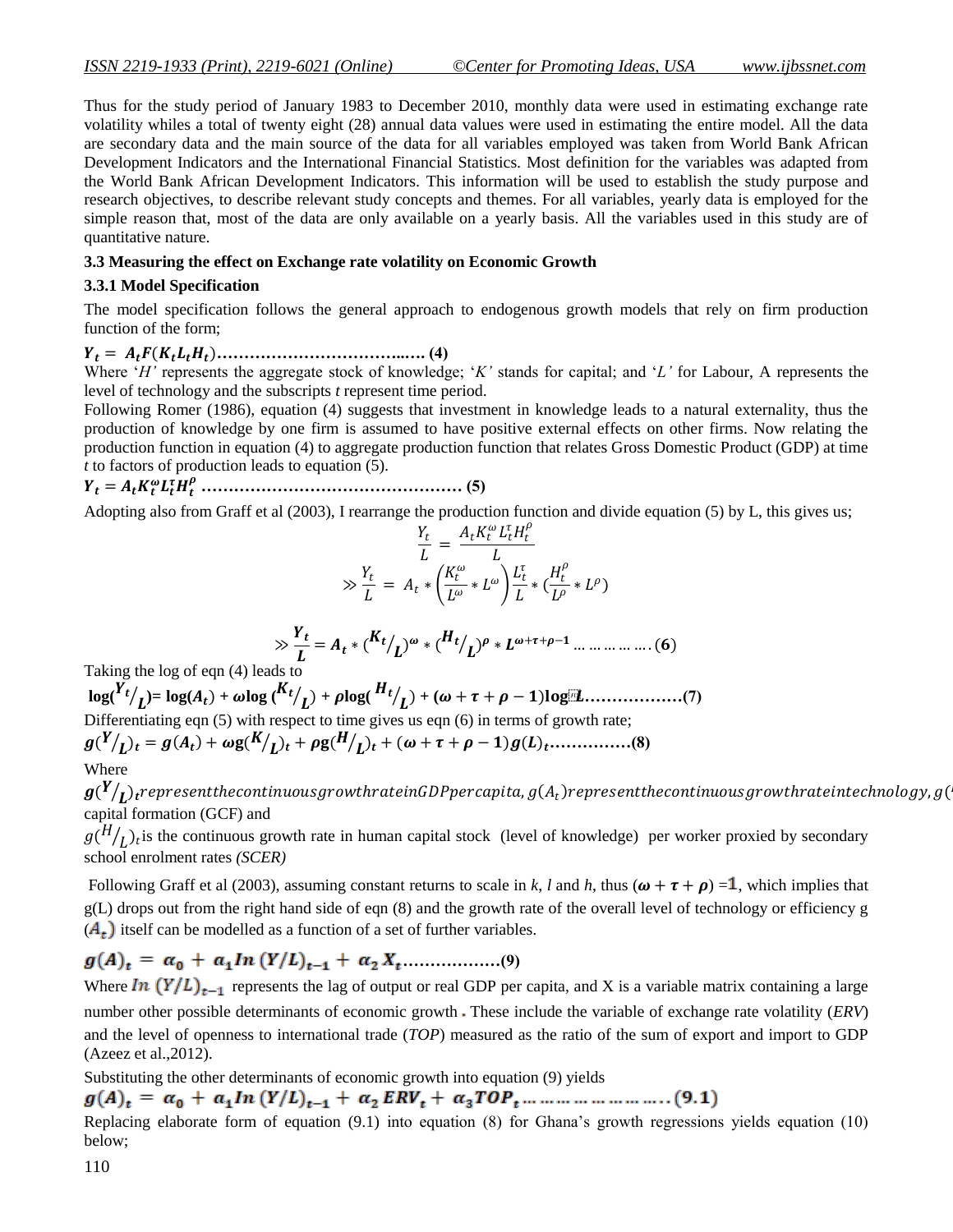Therefore Ghana's growth regression yields equation (10.1) below<br> $g(GDPPC)_t = \beta_0 + \beta_1 In(gGDPPC)_{t-1} + \beta_2 (ERN)_t + \beta_3 (TOP)_t + \beta_4 g(GCF)_t$  $+\beta_5$  g(SCER) +  $\varepsilon_t$  $(10.1)$ 

#### *Variable Description*

#### **Growth rate of** *GDP per capita* (annual %)*g(GDPPC) -*

Annual percentage growth rate of GDP per capita based on constant local currency. GDP per capita is gross domestic product divided by midyear population. GDP at purchaser's prices is the sum of gross value added by all resident producers in the economy plus any product taxes and minus any subsidies not included in the value of the products. It is calculated without making deductions for depreciation of fabricated assets or for depletion and degradation of natural resources. The derivative of the log of real GDP per capita with respect to time is used in estimating economic growth. Source; World Bank national accounts data, and OECD National Accounts data files

## *Trade Openness -*

Trade openness is a policy variable that measures the level of international transactions undertaken by a nation. This variable is a measure of the total sum of trading with the out world. It is measured as the ratio of the sum of exports and imports to the value of GDP [(Exports + imports) /GDP]. Source; World Trade Organization and World Bank GDP estimates.

#### *Growth rate of the level of Physical Capital stock* **proxied by Gross Capital formation (GCF)**

The gross capital formation is used as a proxy for the level of physical capital in the Ghana. Gross capital formation (formerly gross domestic investment) consists of outlays on additions to the fixed assets of the economy plus net changes in the level of inventories. Fixed assets include land improvements (fences, ditches, drains, and so on); plant, machinery, and equipment purchases; and the construction of roads, railways, and the like, including schools, offices, hospitals, private residential dwellings, and commercial and industrial buildings.

#### *The Level of Human Capital (SCER)*

The average years of schooling (Secondary) rates is used as proxy for the stock of human capital. This variable is retrieved from world Bank Development Indicator .Gross enrollment ratio is the ratio of total enrollment, regardless of age, to the population of the age group that officially corresponds to the level of education shown. Secondary education completes the provision of basic education that began at the primary level, and aims at laying the foundations for lifelong learning and human development, by offering more subject- or skill-oriented instruction using more specialized teachers. Source; United Nations Educational, Scientific, and Cultural Organization (UNESCO) Institute for Statistics.

#### **Exchange Rate Volatility (ERV) :**

The exchange rate volatility variable is derived from monthly real exchange rate from January 1983 to December 2010. The Generalised Auto Regressive Conditional Heteroscedasticity (GARCH) process was used in estimating the exchange rate volatility variable. Source: International Financial Statistics.

#### *4.0Analysis and Discussion*

#### **4.1 Descriptive Statistics of Regression Variables**

The mean, maximum and minimum values of the raw data are determined in Table 1 below. The description of the variables in skewness and kurtosis are also presented in Table 1. The Jarque-Bera values are also presented with its probabilities to test the normality of the variables. The skewness is a measure of asymmetry of the distribution of the series around its mean. The skewness of a normal distribution is zero. With the exception of trade openess, the other variables normal distribution. The Jarque-Bera test is a statistic for testing whether or not the series are normally distributed. The null hypothesis of a normal distribution is rejected if the probability values are small. Therefore the null hypothesis of normality of variables is not rejected at 1 percent significant level for all the regression variables.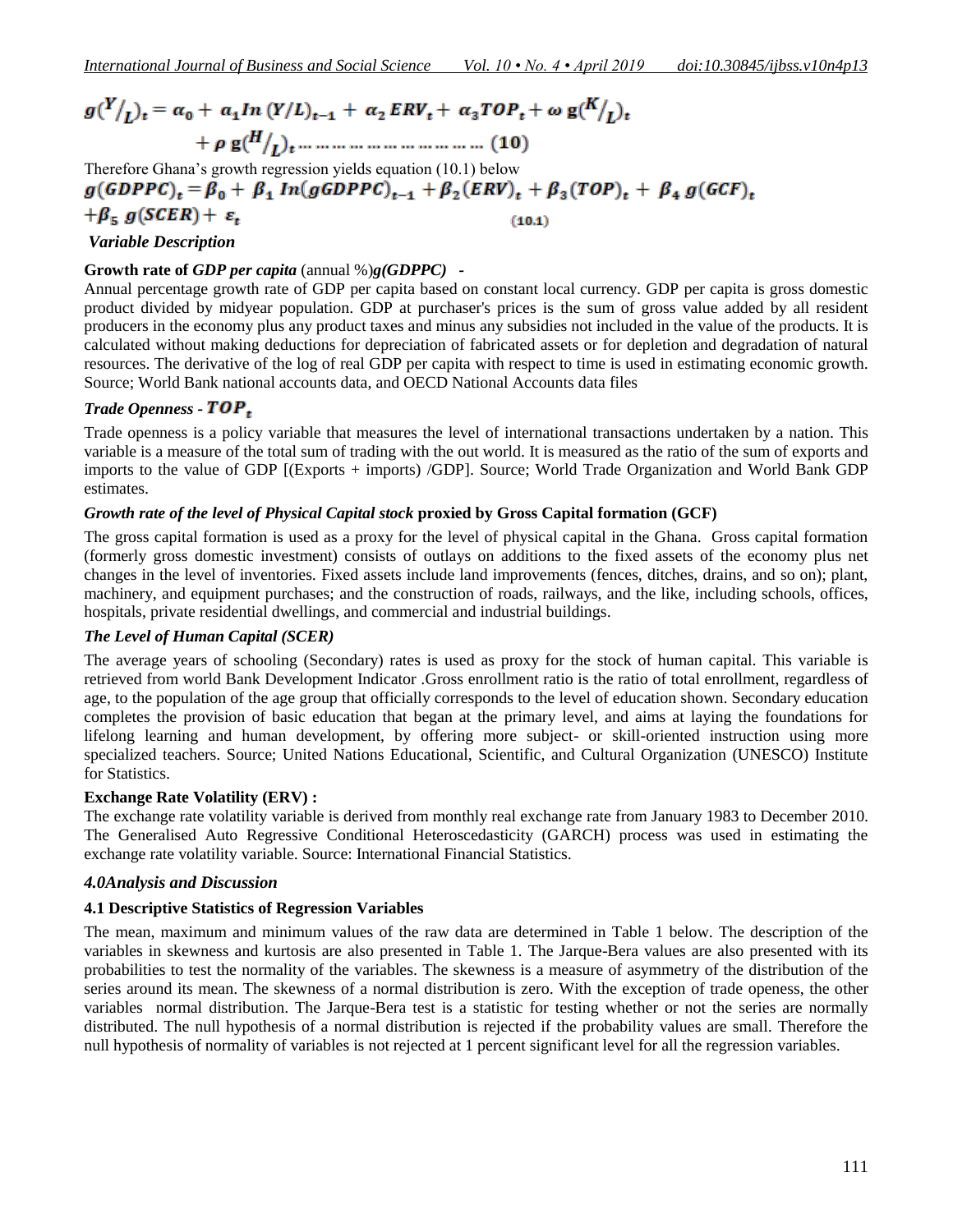|                 | g(GDPPC) | <b>EXV</b>  | g(GCF)   | g(SCER)     | <b>TOP</b> |
|-----------------|----------|-------------|----------|-------------|------------|
| Mean            | 1.047126 | $-2.351618$ | 0.064621 | 0.023052    | 64.38442   |
| Median          | 0.424163 | $-2.345798$ | 0.053058 | 0.023350    | 64.51788   |
| Maximum         | 8.411696 | $-2.345798$ | 0.202355 | 0.034637    | 116.0484   |
| Minimum         | 0.000000 | $-2.407359$ | 0.000000 | 0.000000    | 11.54490   |
| Std. Dev.       | 1.850468 | 0.016549    | 0.041322 | 0.006194    | 27.55024   |
| <b>Skewness</b> | 3.058364 | $-2.831436$ | 1.558476 | $-1.798108$ | 0.039150   |
| Kurtosis        | 11.66240 | 9.434707    | 5.827969 | 8.699864    | 2.238315   |
| Jarque-Bera     | 126.5080 | 85.71918    | 19.92690 | 51.09888    | 0.684010   |
| Probability     | 0.000000 | 0.000000    | 0.000047 | 0.000000    | 0.710345   |
| Sum             | 28.27239 | $-65.84532$ | 1.744777 | 0.622407    | 1802.764   |
| Sum Sq. Dev.    | 89.02999 | 0.007394    | 0.044396 | 0.000997    | 20493.42   |
| Observations    | 27       | 28          | 27       | 27          | 28         |

Table 1 above presents information on the mean, the median, the maximum, the minimum , the standard deviation of variables, the skewness, the kurtosis, as well as the number of observations for of the explanatory variables the sample period 1983 to 2010. It can be observed that dispersion of variables over the sample period is quite high.

The descriptive results represented in Table 1 depicts an average economic growth of Ghana measured as growth in GDP per capita of Ghanaians from the period of 1983 to 2010 is 4.7 percent. The mean of the variables ranges from 0 per cent, as recorded by exchange rate volatility to 11.5 per cent.

Again, the standard deviation of the variables over this period were generally low except trade openess which recorded 27.6 per cent. Casual observation tends to show that for most of the cases, a higher mean is also associated with a higher standard deviation.

The skewness statistics is a measure of asymmetry of the distribution of the series around its mean. The skewness of a symmetric distribution, such as the normal distribution, is zero. The coefficients of skewness indicate that most of the series have positively skewed returns implying that most of the series have long lean right tails.

The kurtosis statistic indicates the peakness or flatness of the distribution of the series. The kurtosis of a normal distribution is 3. The coefficients of kurtosis show that all the variables are positively skewed and leptokurtic relative to the normal distribution.

## **Pair wise correlation matrix.**

Table 2 presents a pair wise correlation matrix. The pair wise correlation matrix shows that all the variables indicates a weaker relationship especially among the independent variables, hence the avoidance of any potential multicollinearity problems in the regression estimates. The correlation matrix shows a positive relationship between exchange rate volatility, growth rate in gross capita formation and growth rate in school enrollment but negatively correlated to trade.

|            | g(GDPPC)    | EXV         | g(GCF)     | g(SCER)     | TOP      |
|------------|-------------|-------------|------------|-------------|----------|
| g(GDPPC)   | 1.000000    |             |            |             |          |
| EXV        | 0.070944    | 1.000000    |            |             |          |
| g(GCF)     | 0.008592    | $-0.315835$ | 1.000000   |             |          |
| g(SCER)    | 0.309244    | 0.031165    | 0.362211   | 1.000000    |          |
| <b>TOP</b> | $-0.135448$ | 0.251221    | $-0.68524$ | $-0.135564$ | 1.000000 |

**Table 2: Pair wise Correlation Matrix Correlation Matrix**

## **Unit Root Test**

Though the ARDL model does not require pretesting of the variables for the order of integration, the variables involved need to be either I(0) or I(1) since the ARDL model would not be meaningful if there are I(2) variables. It is therefore necessary to test for unit root to be sure of the absence of I(2) variables. A formal test for stationary in regression variables is performed and presented in Table 5.4 below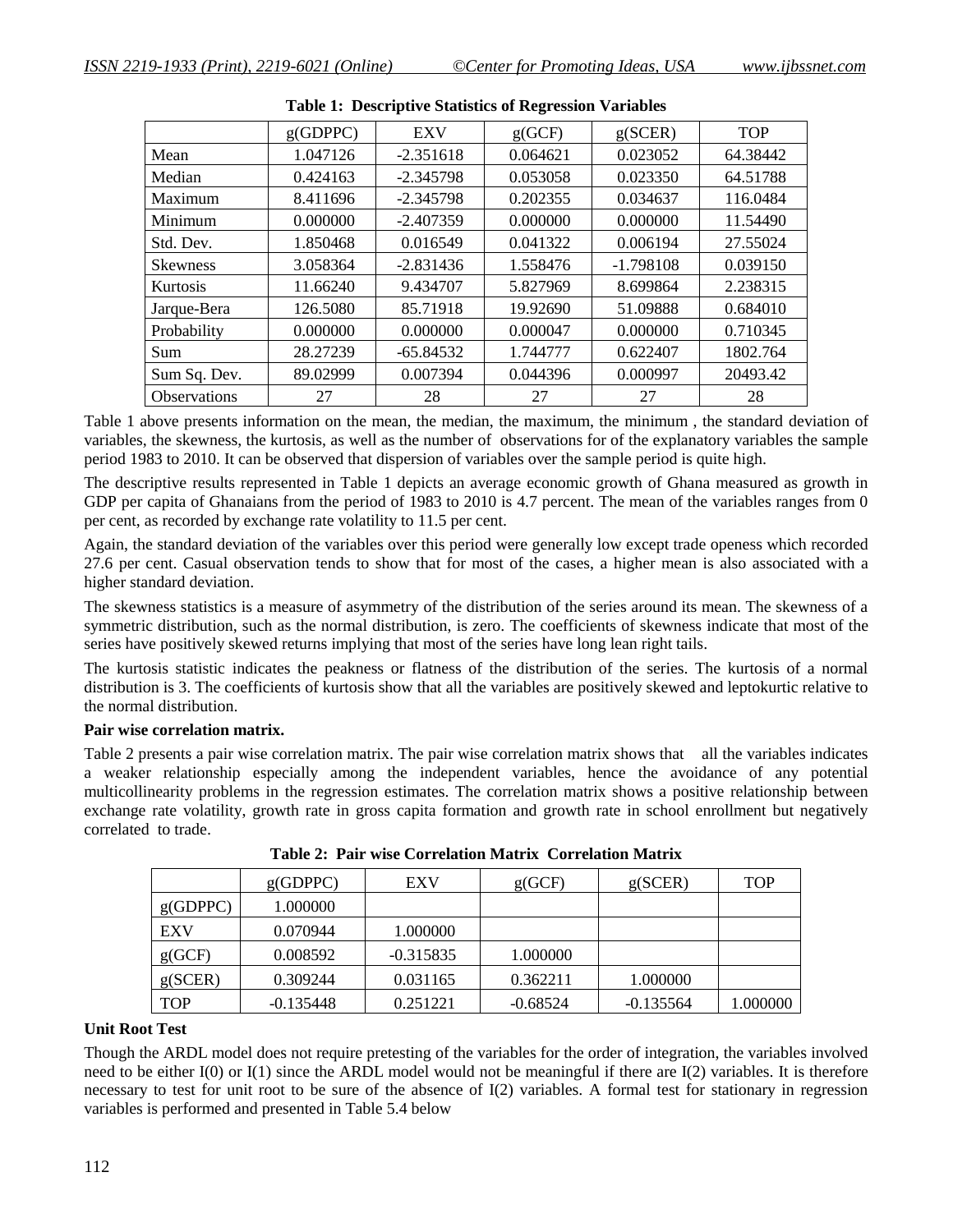| Table 3: Unit Root Test |                            |                 |  |  |  |
|-------------------------|----------------------------|-----------------|--|--|--|
|                         | <b>Phillip Perron (PP)</b> |                 |  |  |  |
|                         | I(0)                       | I(1)            |  |  |  |
| g(GDPPC)                | $-5.912032***$             |                 |  |  |  |
| g(GCF)                  | $-4.31757***$              |                 |  |  |  |
| <b>EXV</b>              | $-5.469557***$             |                 |  |  |  |
| g(SCER)                 | $-0.167753$                | $-6.89152***$   |  |  |  |
| <b>TOP</b>              | $-2.032152$                | $-4.573766$ *** |  |  |  |

 *\*\*\*significant at 1 percent*

The standard Phillip-Perron (PP) tests, is used to ascertain the order of integration for the variables. The tests indicate that all the variables apart from growth rate in school enrolment and trade openness are integrated to the order I(0). Growth in school enrollment rate and Trade openness is integrated to the  $I(1)$  order. Since there are no  $I(2)$  variables, the ARDL model is applicable to equation 10.1.

#### **Diagnostic Tests**

In order to ensure validity of the estimations so that they meet the classical linear regression model assumptions, standard diagnostic tests such as serial correlation, heteroscedasticity, normality of the disturbance term and functional form misspecification are considered. The diagnostic tests are presented in Table 5.5 below.

| <b>Table 4: Diagnostic Tests</b> |  |  |  |
|----------------------------------|--|--|--|
|----------------------------------|--|--|--|

| <b>MODEL DIAGNOSTICS</b> |                                     |                                |  |  |  |  |  |
|--------------------------|-------------------------------------|--------------------------------|--|--|--|--|--|
| <b>Test Statistics</b>   | <b>LM Version</b>                   | <b>F</b> Version               |  |  |  |  |  |
| A:Serial Correlation     | *CHSQ(1) = $.012773[.910]$ *        | F(1,18)<br>$= .0088474[.926]*$ |  |  |  |  |  |
| <b>B:Functional Form</b> | $\text{*CHSO}(1) = 18.6303[.000]$ * | $= 45.5030[.000]*$<br>F(1,18)  |  |  |  |  |  |
| C:Normality              | *CHSQ(2) = $2.8248$ [.244]*         | Not applicable<br>∗            |  |  |  |  |  |
| D:Heteroscedasticity     | *CHSQ(1) = 20.3926[.000]*           | $= 87.2807[.000]$ *<br>F(1,24) |  |  |  |  |  |

*Note: A: Lagrange multiplier test of residual serial correlation* 

*B: Ramsey's RESET test using the square of the fitted values* 

*C: Based on a test of skewness and kurtosis of residuals* 

*D: Based on the regression of squared residuals on squared fitted values*

Given the probability values of 0.926, 0.000 and 0.000 from table 5.5, the model passes all diagnostic tests. The null hypothesis tests are no serial correlation, correct functional form, normally distributed residuals and homoscedasticity in their order. The probability values show no evidence of auto correlation. The model passes the normality test, indicating a correct functional form specification and that the error is normally distributed. In other words the null hypotheses are not rejected.

## **The Auto Regressive Distributed Lagged Approach**

## **Bounds Test for Co-integration**

The Auto regressive Distributed lagged model requires the first step of bounds testing for the presence of a long-run relationship between the variables in equation (10) using an unrestricted error correction model as illustrated in equation 4.3. The maximum lag for the ARDL was set to one. The results of the bound test for cointegration analysis between the GDP per capita and its determinant are presented in Table 5.6. The values under the I(0) and I(1) are critical values for 5 regressors under 5 and 10 percent significant levels. The I(0) are the lower bound critical values whilst the I(1) are the upper bound critical values.

| 9.4734<br>$F =$ |        |        |       | $W = 47.3668$ |         |       |       |
|-----------------|--------|--------|-------|---------------|---------|-------|-------|
|                 | 5%     | 10%    |       |               | 5%      |       | 10%   |
| I(0)            | I(1)   | I(0)   | I(1)  | I(0)          | I(1)    | I(0)  | I(1)  |
| 2.6634          | 4.1407 | 2.1237 | 3.434 | 13.3168       | 20.7037 | 10.62 | 17.16 |

**Table 5 Bounds Test**

Notes: Critical values are obtained from Microfit 5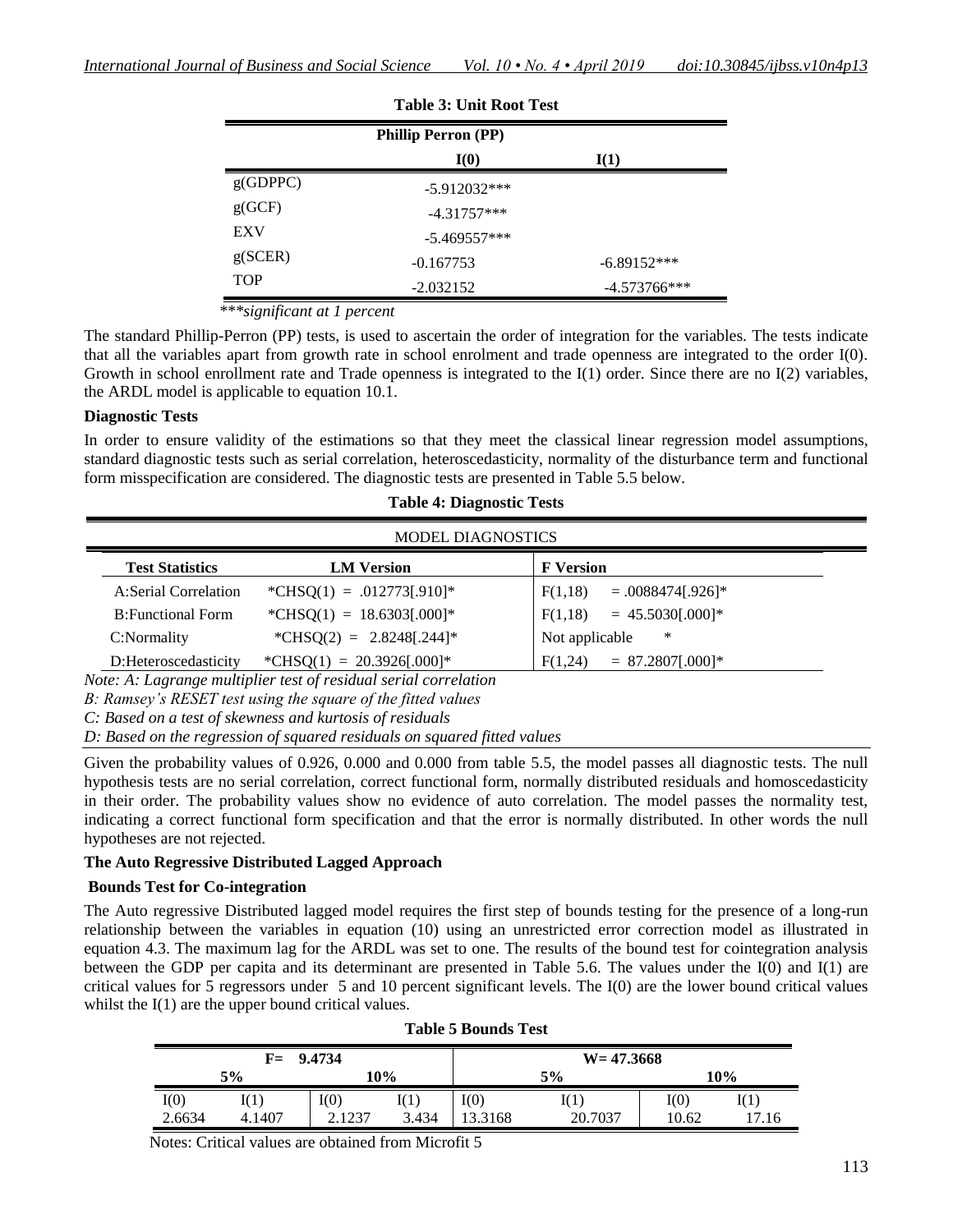The ARDL F-statistic calculated, 9.4734, is above the 5 percent and 10 percent upper critical bounds computed by microfit 5. Since the computed F-statistic is above this upper bound critical value, the null hypothesis of no co integration is rejected. In other words there is a long run relationship among the variables of the model. Having established the existence of a long run relationship, the next step is to estimate the long run and short run coefficients of equation 4.4 and 4.5 respectively.

## **Long- Run Estimates**

The long run estimates are derived from the estimation of a conditional ARDL specification of the growth model, equation 4.5. A maximum lag order of one is used in the estimation of the conditional ARDL model given the study sample size. The Microfit 5 software developed by PesaranHashem and PesaranBharam (1997) is used for the estimation of the models.. Table 6 below presents the results of the long run estimates.

| <b>Table 6: Long Run Estimates</b> |             |                       |                 |  |
|------------------------------------|-------------|-----------------------|-----------------|--|
| Dependent variable is $g(GDPPC)$   |             |                       |                 |  |
|                                    | Coefficient | <b>Standard Error</b> | T-Ratio[Prob]   |  |
| EXV                                | $-1.7712$   | .59259                | $-2.9889[.008]$ |  |
| g(GCF)                             | $-49.4195$  | 14.7823               | $-3.3431[.003]$ |  |
| g(SCER)                            | 126.8548    | 44.8916               | 2.8258[.011]    |  |
| <b>TOP</b>                         | $-.057212$  | .015947               | $-3.5876[.002]$ |  |

*Note: ARDL(1,0,1,0,1) based on the Schwarz Bayesian Criterion*

From table 6, it is evident from the results that exchange rate volatility is negatively (-2.9889) related to economic growth (gGDPPC) in the long run and statistically significant at 1 percent. Thus a1 percent increase in exchange rate volatility would significantly decrease GDP per capita (economic growth) earnings by 2.9889 percent in the long run. This result is consistent with (Musyoki et al, 2012) who found a negative relationship between exchange rate volatility and economic growth in Kenya. Also (Ahmed 2009) investigated on the impact of exchange rate on economic growth using quarterly data from North America, Western and Eastern Europe. Their study points out that volatility of the exchange rate has negative and significant impact in the long run. However this results is in contrast with (Shehu & Youtang 2012) who found a positive relationship between exchange rate volatility and economic growth in Ghana.

Furthermore the long run results indicate that gross capital formation has a negative impact on Ghana's economic growth (GDP per capita). It has a 1 percent significant coefficient of -3.3431 which implies that a 1 percent increase in the growth in physical capital stock would decrease Ghana's economic growth by 3.3431 percent.

The coefficient of trade openness was found to be negative and significant in the long run. The long run coefficient for trade openness is -3.5876 implying that a 1 percent increase in international trade would decrease Ghana's economic growth by 3.5876 percent in the long run. This result coincide with the conclusion of (Geza et al, 2011) who assert that instability of the exchange rate decreases the volume of international trade as it exposes importers and exporters to greater exchange rate risk due to fluctuations and therefore less willing to engage in international trade..

Finally, the long run results indicate the growth rate in human capital proxied by secondary school enrollment rate is also positively related to economic growth in Ghana. The coefficient of secondary school enrollment is 2.8258 and is also significant at 5 percent. This indicates that a 1 percent increase in human capital increase Ghana's gdp per capital (economic growth) by 2.8258 percent. This result implies that the more educated the people in Ghana, the more the economy grows.

## **Short–Run Results**

The short run results associated with the long run estimates of the variables in the model is estimated by the error correction model (ECM) of the ARDL. The estimation results of the ECM based on Akaike Information Criterion are presented in Table 5.8.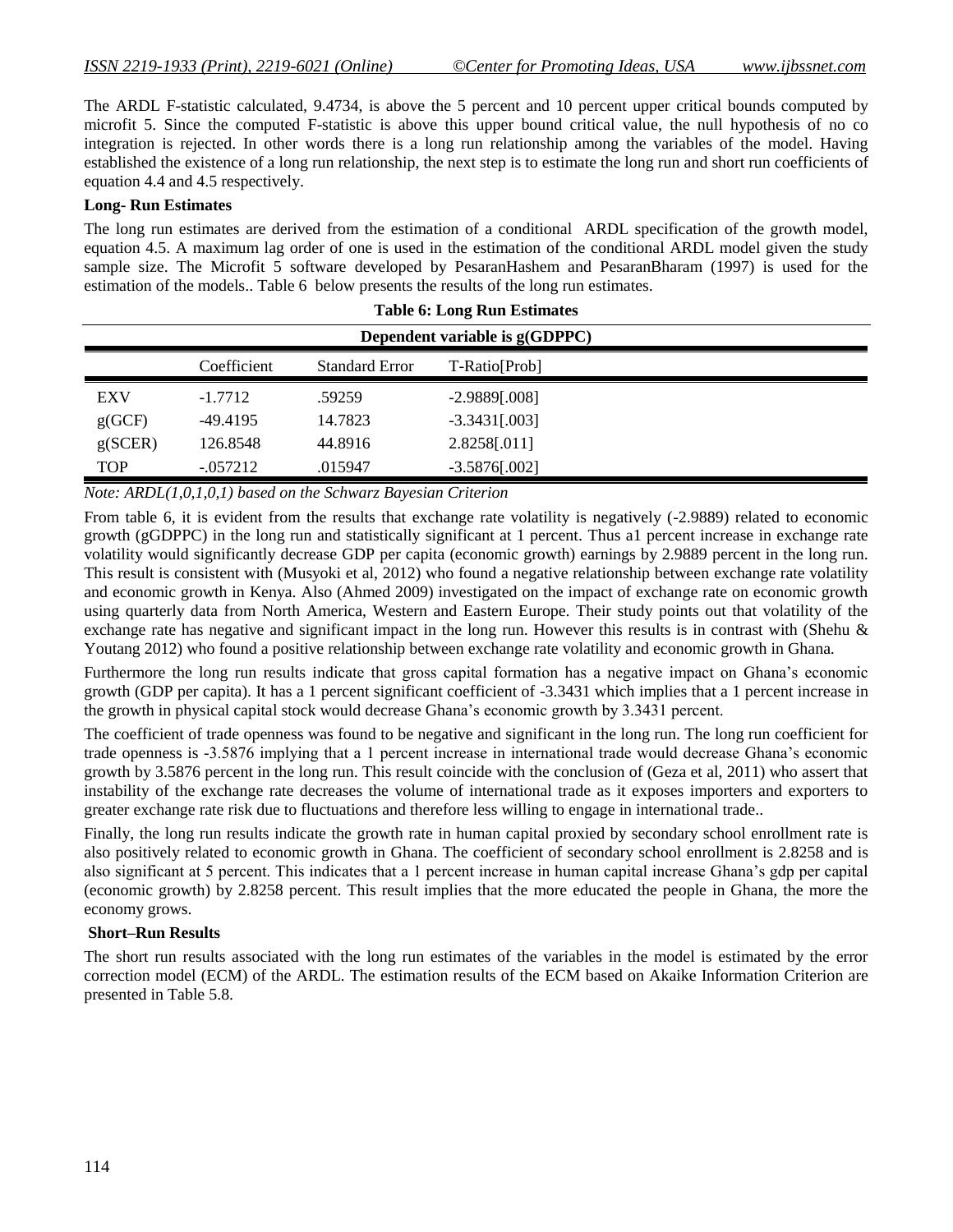|                                | Coefficient |             | <b>Standard Error</b> | T-Ratio[Prob]           |                 |
|--------------------------------|-------------|-------------|-----------------------|-------------------------|-----------------|
| <b>DEXV</b>                    | $-2.4940$   |             | .94500                | $-2.6391[.015]$         |                 |
| D(gGCF)                        | $-35.4840$  |             | 16.8989               | $-2.0998[.048]$         |                 |
| D(gSCER)                       | 178.6232    |             | 61.1044               | 2.9232[.008]            |                 |
| <b>DTOP</b>                    | $-.021202$  |             | .030994               |                         | $-.68406(.501)$ |
| $ECM(-1)$                      | $-.4081$    |             | .19251                | $-7.3143[.000]$         |                 |
| R-Squared                      |             | .76928      |                       | R-Bar-Squared           | .69642          |
| S.E. of Regression             |             | 1.5926      | $F-Stat. F(4,21)$     |                         | 15.8378[.000]   |
| Mean of dep. variable          |             | $-.0027274$ |                       | S.D. of Dep. Variable   | 2.8905          |
| <b>Residual Sum of Squares</b> |             | 48.1900     |                       | Equation Log-likelihood | $-44.9141$      |
| Akaike Info. Criterion         |             | $-51.9141$  |                       | Schwarz Bayesian        | $-56.3175$      |
| DW-statistic                   |             | 1.9427      |                       |                         |                 |

| Table 7: Short run relationship between exchange rate volatility and economic growth |  |  |
|--------------------------------------------------------------------------------------|--|--|
|                                                                                      |  |  |

The Error Correction term, ECM(-1), in the model explain the speed of adjustment to restore equilibrium in the dynamic model. The ECM(-1)explains how quickly variables converge to equilibrium. According to Bannerjee et al (1998), a highly significant error correction term further confirms the existence of a stable long-run relationship. The coefficient of the lagged error correction term, -.4081 is negative and significant at 1 percent, confirming the existence of a long run relationship among the variables. It implies that the volatility of the exchange rate is corrected by 0.4081 percent in the model by the coming year. This means that more than 40.8 percent of the disequilibrium in the previous year is corrected in the current year. In other words if a shock (example is decrease in exchange rate) occurs, the speed of adjustment for correction is 40.8 percent. This speed of adjustment is relatively high in the model. All the short run estimated variables have the signs of their coefficients consistent with the long run estimates.

The immediate impact of exchange rate volatility is negative and significant at five percent. This result corroborates that of (Zahoor and Farooq 2009) who found a negative relationship between exchange rate volatility and economic growth in Pakistan. However, this result is inconsistent with (Azeez et. al 2012) who found a positive relationship between exchange rate volatility and macroeconomic performance in Nigeria. The empirical result indicates that exchange rate volatility is significant and has a negative relationship on economic growth in the Ghanaian economy in the short run.

Growth in the gross capital formation maintains its negative sign and significant at 5 percent in the short-run. Thus a 1percent increase in physical capital stock would cause a significant effect on Ghana's economy by 2.0998 percent. Secondary school enrollment rate is significant at one percent and positively related to economic growth in the short run . This indicates that a 1 percent increase in school enrollment rate would cause a significant 0.68406 percent decrease in economic growth.

Therefore, exchange rate volatility plays a significant role in determining exports, imports and overall economic growth. Arize (1998) has found that there is a negative effect of exchange rate volatility on imports as well as exports and this effect is significant in the long and short run. This is because of risk transfer from highly volatile investment to less risky ones by risk averse investors led many researchers to suggest that there exists a negative effect of exchange rate volatility on volume of trade because of increase in this risk level (De Grauwe, 1988). Barkoulas et al (2002) examined the impact of exchange rate fluctuation on the volume and variability of trade flows. They concluded that, exchange rate volatility discourages expansion of the volume of trade thereby reducing its benefits. Eichengreen and Leblang (2003) carried out their research in 12 countries over a period of 120 years and found strong inverse relationship between exchange rate stability and growth.

## **Exchange rate volatility based on ARCH/ GARCH models.**

This study will employ GARCH (1,1) as the GARCH process to capture the exchange ratevolatility. This is because using the Akaike information criterion and the Schwarz criterion, the results of GARCH (1,1) as shown in Table 5.1 below turned out to be the most robust.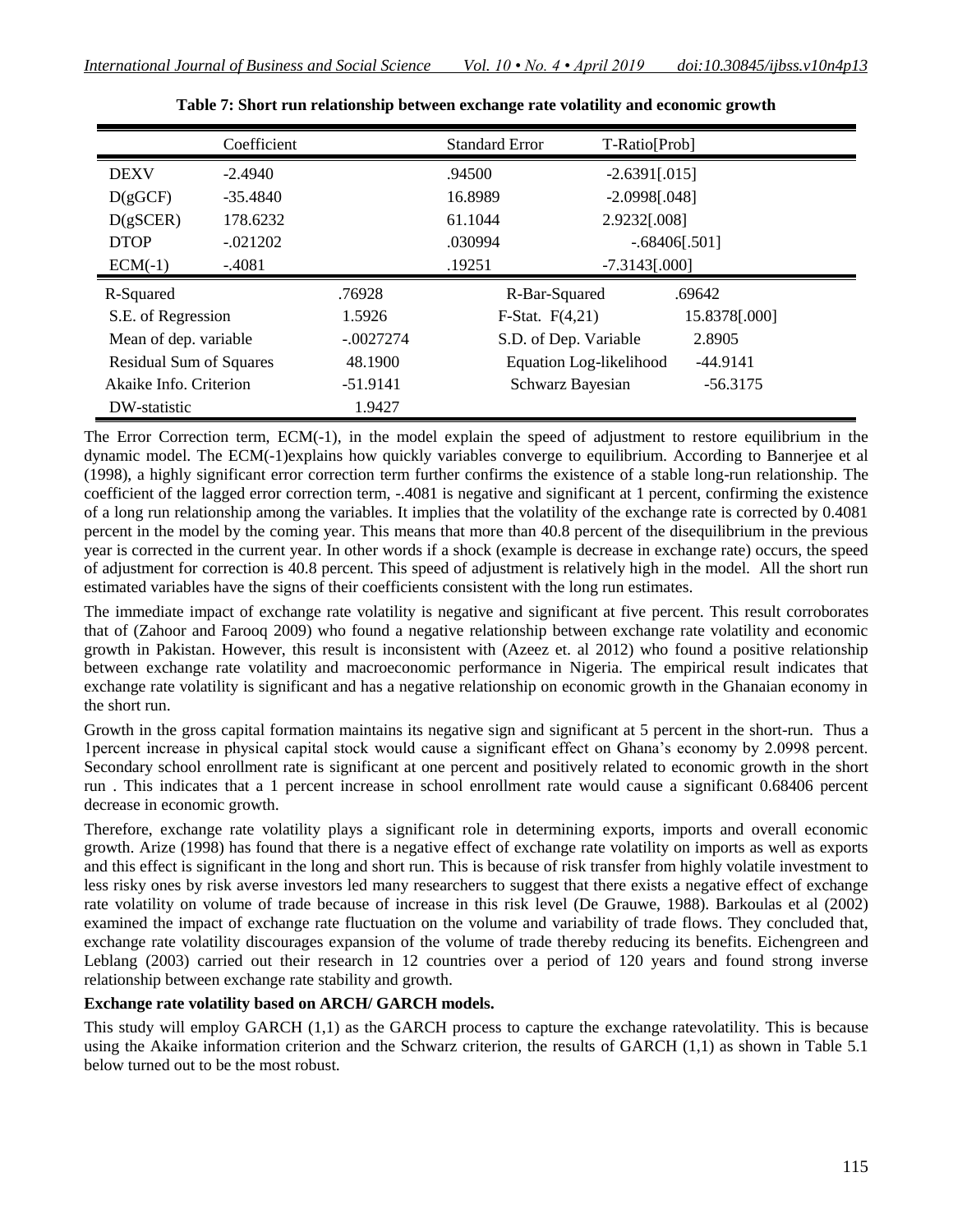| dent Variable: LNRER) |                      |                      |                      |                 |  |
|-----------------------|----------------------|----------------------|----------------------|-----------------|--|
| Variable              | Coefficient          | Std. Error           | z-Statistic          | Prob.           |  |
| DED(1)                | 0.000303<br>1.004027 | 0.015640<br>0.016296 | 0.019390<br>61.22722 | 0.9845<br>n nnn |  |

| Table 8: GARCH (1,1) Estimation Results |  |
|-----------------------------------------|--|
| (Dependent Variable: LNRER)             |  |

| C                                                                                                                         | 0.000303                                                             | 0.015640                                                                                                       | 0.019390    | 0.9845                                                            |
|---------------------------------------------------------------------------------------------------------------------------|----------------------------------------------------------------------|----------------------------------------------------------------------------------------------------------------|-------------|-------------------------------------------------------------------|
| $RER(-1)$                                                                                                                 | 1.004937                                                             | 0.016386                                                                                                       | 61.32722    | 0.0000                                                            |
|                                                                                                                           |                                                                      | Variance Equation                                                                                              |             |                                                                   |
| C                                                                                                                         | 0.000538                                                             | 0.000533                                                                                                       | 1.009081    | 0.3129                                                            |
| $RESID(-1)^{2}$                                                                                                           | $-0.005330$                                                          | 7.65E-05                                                                                                       | $-69.68371$ | 0.0000                                                            |
| $GARCH(-1)$                                                                                                               | 0.587200                                                             | 0.410638                                                                                                       | 1.429971    | 0.1527                                                            |
| R-squared<br><b>Adjusted R-squared</b><br>S.E. of regression<br>Sum squared resid<br>Log likelihood<br>Durbin-Watson stat | 0.995534<br>0.995520<br>0.028932<br>0.278747<br>703.2758<br>1.779901 | Mean dependent var<br>S.D. dependent var<br>Akaike info criterion<br>Schwarz criterion<br>Hannan-Quinn criter. |             | 0.488392<br>0.432274<br>$-4.168811$<br>$-4.111884$<br>$-4.146116$ |

#### **Estimation of volatility index**.

Table 5.1 above displays the results of the monthly real exchange rate volatility measure for Ghana from January 1983 to December 2010 using GARCH approach. The results shown in Table 5.1 suggest that the exchange rate follows a GARCH(1,1) procedure, as that turned out to be the most robust. From the results the mean and variance equations are specified in equations (i)and (ii), respectively:

| $RER = 0.000303 + 1.004937 RER(-1)$                                              |      |  |
|----------------------------------------------------------------------------------|------|--|
| $\sigma_t^2 = 0.000538 - 0.005330 \varepsilon_{t-1}^2 + 0.587200 \sigma_{t-1}^2$ | (ii) |  |

The result obtained from the conditional variance equation indicates that mean  $\varphi$  from equation (ii) is positive, hence indicating a proper specification of the conditional variance, which is statistically significant at the 1 per cent level. Also, the result shows that previous information about volatility, measured as the lag of the squared residual from the mean equation (ARCH term) is negative and the previous forecast error variance (the GARCH term) is positive. The

sum of the coefficients of these two variables (ARCH and GARCH term) is positive close to unity meaning that the volatility shocks are persistent. Figure 8 below shows the trend in the volatility of the exchange rate from 1983 to 2010.

## *Conclusion*

The objective of this study was to examine empirically the impact of real exchange rate volatility on economic growth into a developing country like Ghana. This was motivated by the fact that worldwide exchange rate issues are regarded as important determinants of economic growth; I deemed it important to undertake this study because no research has been done in exchange rate volatility with respect to economic growth in Ghana. This study estimated real exchange rate volatility in Ghana from 1983 to 2010 (monthly data). The study revealed that the impact of real exchange rate volatility on economic growth is significantly negative; thereby confirming other studies that real exchange rate volatility discourages investors due to the high level of risk involved in trade thereby reducing trade and productivity in the economy.(De Grauwe, 1998; Barkoulas et al 2002; Eichengreen and Leblang ,2003). The growth in physical capital stock proxied by gross capital formation and trade openness revealed negative relationship and was found to play active role in determining economic growth. The study also found that trade openness (international trade) in Ghana play a significantly positive role in determining economic growth. The Auto regressive Distributed Lag Bounds testing approach to cointegration reveals a long run relationship between Ghana's economic growth, exchange rate volatility, trade openness, physical capital stock and human capital stock. Both long run and short run estimates show that exchange rate volatility, trade openness and physical capital stock have significant negative effects on economic growth. The study also shows that human capital stock proxied by growth in school enrollment rate is positively related to economic growth both the long and short run. The empirical findings are in conformity with (Ibikunle and Isaac 2011) results and in contrast to (Aliye 2010) finding. Conclusively, the findings support various economic researchers which suggest the exchange rate can be effective to for economic development (Matto & Subramanian 2009).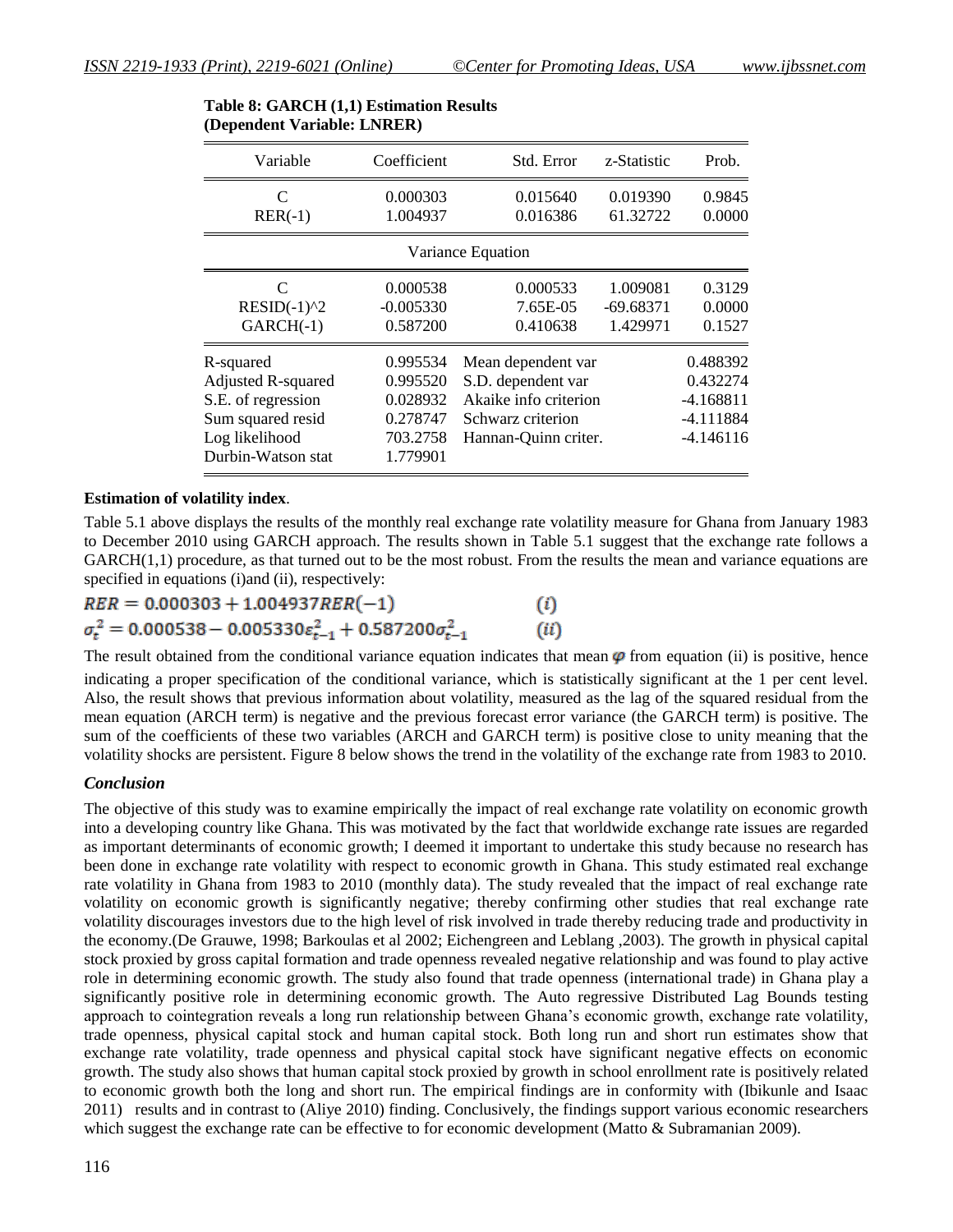#### *References*

- Abeysinghe, T., &Yeok, T. L. (1998). Exchange rate appreciation and export competitiveness. The case of Singapore. *Applied economics*, *30*(1), 51-55.
- Ahmed, M. S. (2009). An Empirical Study on Exchange Rate Volatility and it Impacts on Bilateral Export Growth: Evidence from Bangladesh.
- Aizenman, J. (1992). Exchange rate flexibility, volatility, and domestic and foreign direct investment. *Staff Papers*, *39*(4), 890-922.
- Akhtar, M. A., & Hilton, R. S. (1984). *Exchange rate uncertainty and international trade: Some conceptual issues and new estimates for Germany and the United States*. Federal Reserve Bank.
- Alagidede, P., & Ibrahim, M. (2017). On the causes and effects of exchange rate volatility on economic growth: Evidence from Ghana. *Journal of African Business*, *18*(2), 169-193.
- Aliyu, S. U. R. (2009). Impact of oil price shock and exchange rate volatility on economic growth in Nigeria: An empirical investigation.
- Amoah, L., &Aziakpono, M. J. (2017). Exchange Rate Behavior in Ghana: Is there a Misalignment?. *The Journal of Developing Areas*, *51*(4), 261-276.
- Arize, A. C. (1995). The effects of exchange-rate volatility on US exports: an empirical investigation. *Southern Economic Journal*, 34-43.
- Asesnso- Okyere, W.K, &Yahaya, K, (1993). International Trade and Payment Development Policies and Options.in Policies and Options for Ghanaian Economic Development Edited by Nyanteng, V.K., ISSER.
- Asseery, A., & Peel, D. A. (1991). The effects of exchange rate volatility on exports: Some new estimates. *Economics letters*, *37*(2), 173-177.
- Bacchetta, P., & Van Wincoop, E. (2000). Does exchange-rate stability increase trade and welfare?. *American Economic Review*, *90*(5), 1093-1109.
- Bahmani- Oskooee, M., &Kovyryalova, M. (2008). Impact of exchange rate uncertainty on trade flows: Evidence from commodity trade between the United States and the United Kingdom. *World Economy*, *31*(8), 1097-1128.
- Barkoulas, J. T., Baum, C. F., &Caglayan, M. (2002).Exchange rate effects on the volume and variability of trade flows. *Journal of International Money and Finance*, *21*(4), 481-496.
- Bhasin, V. K. (2004). Dynamic inter-links among the exchange rate, price level and terms of trade in a managed floating exchange rate system: The case of Ghana.
- Bollerslev, T. (1986).Generalized autoregressive conditional heteroskedasticity. *Journal of econometrics*, *31*(3), 307- 327.
- Brada, J. C., & Mendez, J. (1988).Exchange rate risk, exchange rate regime and the volume of international trade.*Kyklos*, *41*(2), 263-280.
- David, O., Umeh, J. C., &Ameh, A. A. (2010).The effect of exchange rate fluctuations on the Nigerian manufacturing sector. *African journal of business management*, *4*(14), 2994-2998.
- De Grauwe, P. (1988). Exchange rate variability and the slowdown in growth of international trade. *Staff Papers*, *35*(1), 63-84.
- De Vita, G., & Abbott, A. (2004). The impact of exchange rate volatility on UK exports to EU countries. *Scottish Journal of Political Economy*, *51*(1), 62-81.
- Doğanlar, M. (2002).Estimating the impact of exchange rate volatility on exports: evidence from Asian countries. *Applied Economics Letters*, *9*(13), 859-863.
- Dordunoo, C. K. (1994). The foreign exchange market and the Dutch auction system in Ghana.
- Eichengreen, B., &Leblang, D. (2003). Capital account liberalization and growth: was Mr. Mahathir right?. *International Journal of Finance & Economics*, *8*(3), 205-224.
- Engle, R. F. (1982). Autoregressive conditional heteroscedasticity with estimates of the variance of United Kingdom inflation. *Econometrica: Journal of the Econometric Society*, 987-1007.
- Esquivel, G., &Larraín, F. (2002). *The impact of G-3 exchange rate volatility on developing countries*.UN.
- Frankel, J., & Rose, A. (2002).An estimate of the effect of common currencies on trade and income. *The Quarterly Journal of Economics*, *117*(2), 437-466.
- Goldberg, L. S. (1993). Exchange rates and investment in United States industry. *The Review of Economics and Statistics*, 575-588.
- Gotur, P. (1985). Effects of exchange rate volatility on trade: some further evidence. *Staff Papers*, *32*(3), 475-512.
- Grier, K. B., &Tullock, G. (1989).An empirical analysis of cross-national economic growth, 1951–1980. *Journal of monetary economics*, *24*(2), 259-276.
- Growth: A Comparative Analysis for Russia Japan and China. *Research Journal of International Studies*, 8, 98-111